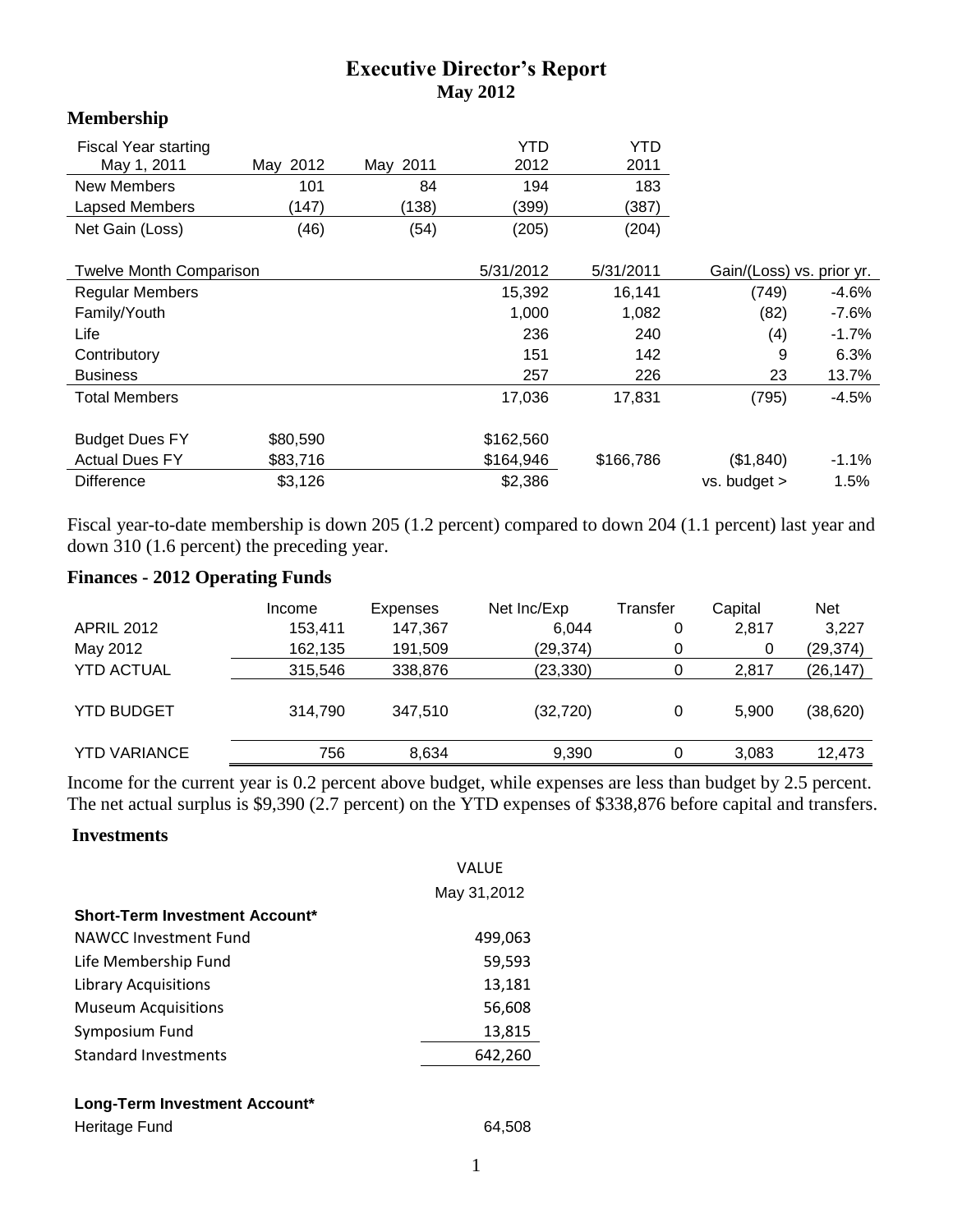| Museum Endowment Fund               | 329,597   |
|-------------------------------------|-----------|
| Museum & Library Investment Fund    | 682,412   |
| Library & Research Center Endowment | 95,384    |
| <b>School Endowment</b>             | 173,293   |
| <b>Pritchard Fund</b>               | 34,071    |
| Midwest Scholarship Fund            | 42,354    |
| Sub-total Long-Term Investments     | 1,421,619 |
|                                     |           |
| <b>Total Investments</b>            | 2,063,879 |

\*Consolidated Long-Term funds balance-Individual named account balances calculated.

The current values on investments reflect paper gains and losses due to market fluctuations. Because most of our fixed income investments are held to maturity, actual gains and losses will only occur at maturity or when an investment is sold.

#### **Museum – Noel Poirier, Museum Director**

The Museum's admission revenue for May was \$4,693. Visitation for May was 1,038, including 37 NAWCC members (3.5 percent). NAWCC Store sales for May were \$18,003, including some significant Sherline tool orders. May 2012's visitation was consistent with the month's average visitation for the last five years. The Museum redeemed 122 Turkey Hill Experience Joint Tickets this month, representing 12.8 percent of visitation for the month. The Turkey Hill Joint Ticket and the Museum's own Family Ticket are becoming an increasing percentage of the Museum's overall visitation. In addition, and as a result of the Turkey Hill Experience marketing efforts, there are more bus tours on the Museum's schedule for the summer.

The Museum's online searchable collection database recorded 3,287 searches via the database's website for the month—the most for any month since the database went live. The Museum continues working with the Bavarian National Museum to arrange for the repatriation of a clock. The Museum loaned objects to two offsite exhibits: (1) in New York City presenting the history of gunmetal watches, sponsored by FP Journe, and (2) the NAWCC North Coast Regional in May. The Gallet Guest Curator of Wristwatches Adam Harris has already completed evaluating and photographing the Museum's wristwatch holdings, and he will begin to assist with the installation of the Enlisting Time exhibit.

The Museum opened 2012's exhibit Time Out! on the role of timekeeping and sports on May 5. The Museum has continued to receive timepieces and objects from local veterans to be included in the upcoming Enlisting Time exhibit. The exhibit will have a number of personal timepieces from local World War II veterans. A summer intern will also be assisting with the exhibit's installation.

The Museum staff continues to have discussions with FP Journe about the promotion of the NAWCC and the Museum's mission and how it may be able to assist us. Museum staff will be represented at a Hamilton 120th anniversary event in New York City in June. Discussions with Hamilton will include continuing its support of the Museum after the 120th anniversary year ends. The Museum's Hops 'n' Clocks fundraising event is planned for July 13, and this year more local breweries and eateries are taking part than in previous years.

#### **Library and Research Center - Sara Butler Dockery, Library & Archives Supervisor**

For the first half of May we were very busy working with the students from Joe Cohen's three appraisal classes. We led Library orientation sessions for each of the three classes to familiarize the students with the Library's resources. We were also open until 8 o'clock several nights to make sure that the students had time to use the collections to work on their class assignments. Most of the students who were not already members joined the Association because they wanted to continue to have access to the Library. I also attended the clock appraisal and identification class and learned a great deal about identification and the terminology used in describing clocks.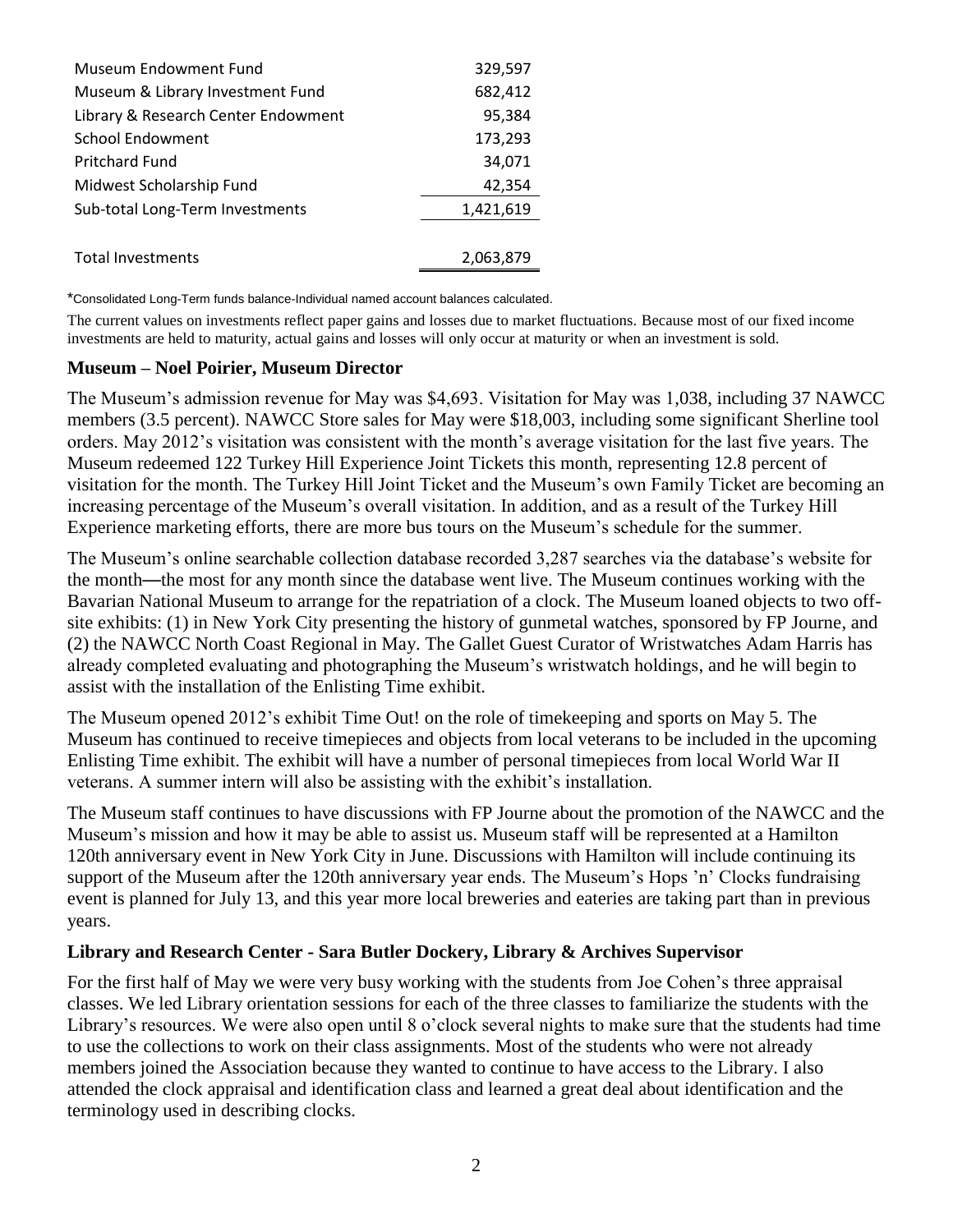One of our AARP employees, Fathy, has been working his way through the DVDs in the Program Committee collection and testing each one to make sure that the DVDs work and the discs have not been damaged. So far new copies have been made of several of the titles. Our goal is to minimize the number of members who receive faulty discs, which can be especially problematic when the disc is scheduled to be shown at a chapter meeting.

With the closing of the School, the Library will be losing a valuable resource. The School's faculty, especially Al Dodson and Jim Michaels, have always been willing to help us in answering email questions and working with members and other Museum patrons who visit the Library. We will miss them terribly.

## **Education/Volunteers – Katie Knaub, Education Director**

We completed the installation of the Time Out! Exhibit and met with several local reporters who were doing feature stories on the Time Out! exhibit. We began working on the expansion of the workshops offered at the Columbia facilities since the closing of the School of Horology. We have an instructor for the watch workshops and an instructor for several workshops related to case/dial conservation/restoration. We are working with these instructors to get descriptions, fees, and dates for workshops in the upcoming fall/spring. We are still seeking an instructor for clock workshops.

We set up the online registration process for the British Horology Chapter dues. We spent time preparing the materials for the three appraisal workshops and handling issues that came up during the workshops (i.e., instructor sudden illness) and continued to process registrations for other weekend workshops.

We completed the School of Horology exit counseling required with the three students who had received federal student aid for the 2011-12 school year.

Volunteers - Our summer intern in the exhibits area started this month. We had a high school student who needed community service hours completed his 55 hours with us by assisting in preparing the *Keystone* files for uploading to the website for member use. We had three new volunteers begin their training to be Museum guides. Total Volunteer Hours for May: 594

Public Programs - We held the Derby Day event in conjunction with the opening of the Time Out! exhibit with 70 people attending. We attended the York Revolution Baseball game on Education Day to promote the Museum to area school groups in attendance at the game. We prepared material for the summer's Make 'n' Take clock program for kids on Mondays.

## **Publications - Diana DeLucca, Editor**

*Watch & Clock Bulletin -* The July *W&C Bulletin* was sent to the press on Friday, May 25. The July issue features eight articles, and all regular features are represented except Bruce Shawkey's Wristwatches column. For only the second time since 2000 both covers are devoted to one topic, which for July is watches featured in the McIntyre/Joyner Waltham Model 1870 article. This issue includes a donor listing and a listing of members in the John Harrison Society and the 1943 Heritage Society. Sadly, this issue features In Memoriams for two prolific and wonderful author/contributors, Doug Stevenson and Ed Sowers. Articles for future *Bulletin*s continue to be received, reviewed and peer reviewed, and processed.

*MART & Highlights -* Custom emails, three Constant Contact group emails targeting different groups, and letters were sent to past advertisers—regionals, auction houses, dealers, and members—to encourage advertising in the July issue.

One group receiving email is potential advertisers—dealers and auctioneers. This has become a routine task and the list continues to grow; email addresses are added from other periodicals and online research. Each publication cycle this email is revised to include a new featured item from the Museum.

Our advertising swaps with the BHI, the AWCI, *Clocks Magazine*, and the AHS continue in the July issue.

Seventeen *Mart & Highlights* media kits were mailed to new business members.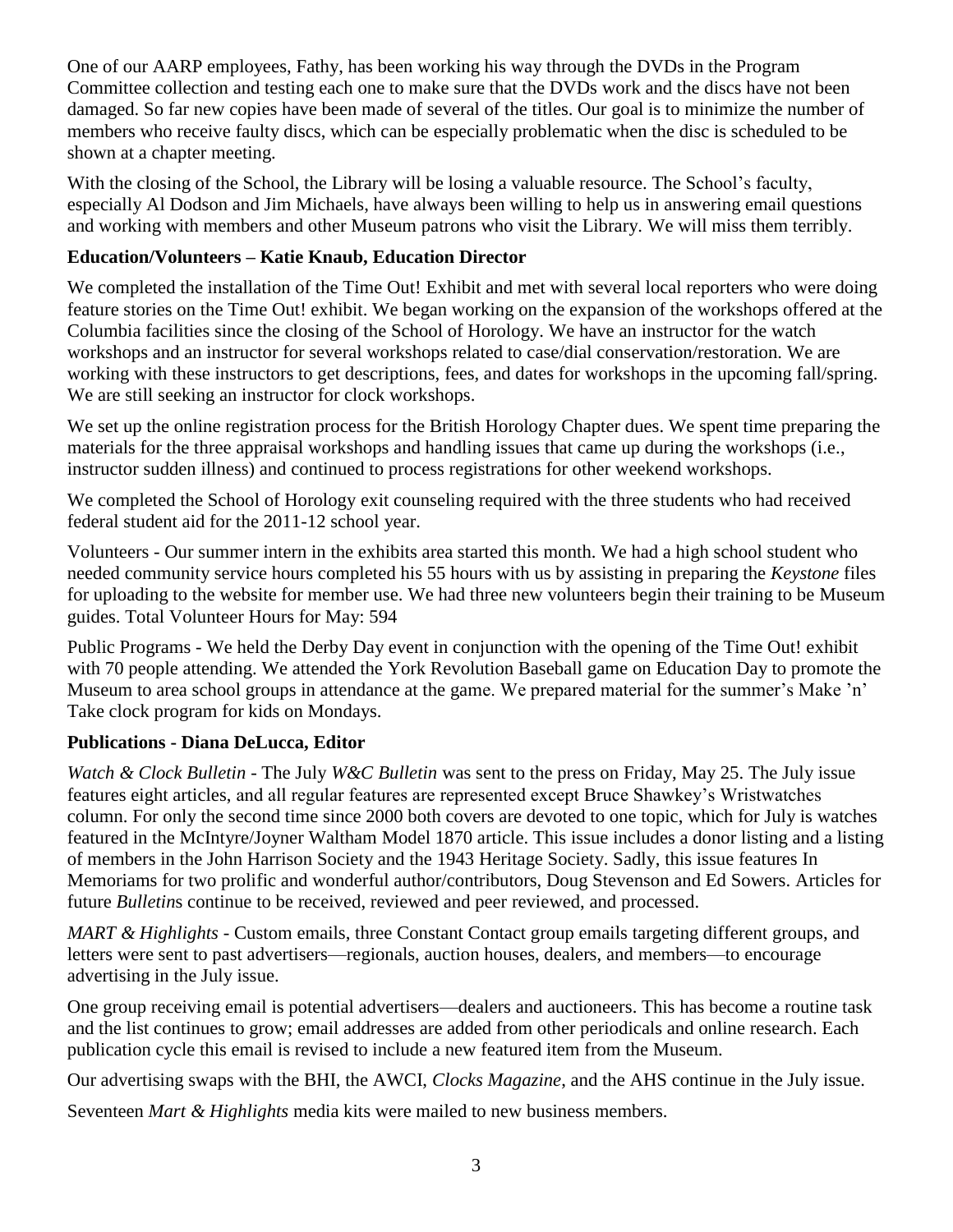Book Projects - The Ed Sowers' repair compilation and the Balcomb clock book took a backseat this month to other tasks, most involving updates to nawcc.org.

Web Projects - Additions continued to the Watchdig database; we are still inputting the new watches at Baselworld 2012.

Processing was ongoing for Adam Harris's Watchdig content. Adam is creating one post each day, and a separate section of Watchdig will be created to house his content, with a link from the home page.

A new nawcc.org design was created in preparation for the Joomla software update. The advertising section for the *Mart & Highlights* was refreshed.

Other Projects - A homeschool advertisement was created for local media. A Hops 'n' Clocks flyer and other material were designed. A "donor banner" was created for the National Convention donor reception. Hugh Dougherty accompanied Noel Poirier to Manhattan for a Journe Watch Company exhibit opening and discussion.

### **Information Services – Kevin Osborne, IS Director**

Websites - After some bumpy starts we are finally running our websites on one server while handling all the Databases and the MySQL engine on the other server. Our next steps will be to upgrade Joomla and our main website.

Hardware/Software - We have moved all the network users and major folders over to the new office file and print server here in Columbia. We need to reinstall programs on the new server that are currently still running on the old server. Once this is finished, we will be ready to decommission the old server.

Our license for our CA antivirus and antimalware was up for renewal. We were able to renew it and upgrade to version 12 from version 8. We were also able to add antispam and bundle them all together with a threeyear license, which essentially gave us one full year for free over the cost of renewing year by year. We upgraded all the office PCs with the new version or CA R12 AntiVirus and AntiMalware.

We set up VPN and wireless on the new firewall.

We purchased Microsoft Sequel Server for the iMIS upgrade. We have also purchased Server 2008 for the .net server the Sequel Server. These were purchased for a fraction of their market cost by buying them from TechSoup.org.

We worked together with the Executive Director to locate a new iMIS vendor. We signed an agreement with this new vendor to upgrade iMIS at almost a third the cost of upgrading with our current vendor.

### **Communications – Markus Harris, Communications Director**

Communications edited and maintained NAWCC websites and online resources. Printed, mailed, and invoiced newsletters for Chapters 134, 89, 1, and 11. Sent various email newsletters and targeted Constant Contact mailings on multiple topics, including event notices and support for the Pasadena National Convention and other regional events. Communications also mailed promotional materials to chapters in support of chapter events, wrote and sent press releases for May Calendar of Events, June Calendar of Events, Blue Star Museums, Lee Davis – Stenciling on Glass, Make 'n' Take Workshops (Flying Time), and Hops 'n' Clocks. Web team continued to work on website upgrade. Communications Director worked with multiple chapters to create new microsites for the Community site, researched and formatted the June edition of *eHappenings*, and provided customer service advice to members via Web and telephone.

Communications also sent out a Constant Contact email blast to area members to promote the Hops 'n' Clocks event, finalized and printed list of Hops 'n' Clocks participants (11 breweries and 9 food vendors), coordinated final details for Kentucky Derby/Time Out! opening, researched and created media mailing list for Save the Date Hamilton opening, handled final details for Board dinners at National Convention (including one cancellation), called area businesses for door prizes for Employee picnic, and arranged for pickup and mailing of coordinated Education and Publications promotional pieces for Hops 'n' Clocks.